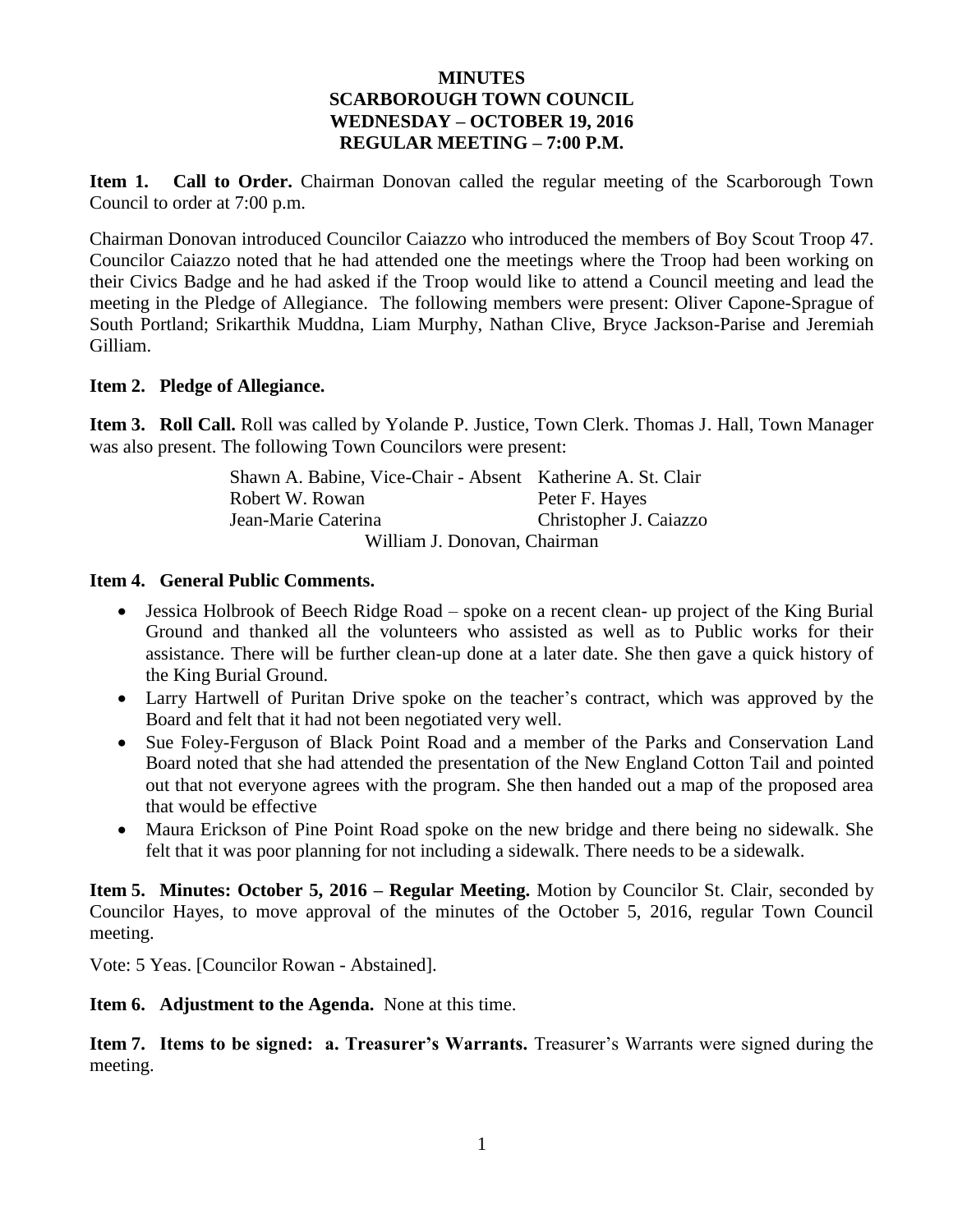**Order No. 16-063, 7:00 p.m. Public Hearing and second reading on the proposed amendment to Chapter 601 – the Town of Scarborough Traffic Ordinance, Section 25. Parking Restrictions, subsection A.** *[Ordinance Committee]* Thomas J. Hall, Town Manager, gave a brief overview on this Order. Chairman Donovan opened the public hearing. As there were no comments either for or against the hearing was closed at 7:18 p.m.

Motion by Councilor Caterina, seconded by Councilor Hayes, to move approval of the second reading on the proposed amendment to Chapter 601 – the Town of Scarborough Traffic Ordinance, Section 25. Parking Restrictions, Subsection A, as follows:

### **CHAPTER 601 TOWN OF SCARBOROUGH TRAFFIC ORDINANCE**

BE IT HEREBY ORDAINED by the Town Council of the Town of Scarborough, Maine, in Town Council assembled, that the following amendment to Chapter 601 - the Traffic Ordinance of the Town of Scarborough, Maine, be and hereby amended by adding the new subsection XI. Orchard Street, as follows:

Section 25. Parking Restrictions.

### **A. PARKING RESTRICTIONS**

#### XI. ORCHARD STREET.

No parking shall be allowed on Orchard Street, except for three (3) parking spaces located along the southerly side of Orchard Street [Church side of street].

Vote: 6 Yeas.

**Resolution 16-007. Resolution to proclaim October 16-22, 2016, as Friends of Libraries week in Scarborough.** *[Chairman Donovan]* Chairman Donovan gave a brief overview on this Resolution.

The following spoke on this

Sue Helms, President of Friends of Library, noted that the Treasurer and the Library Director were also present. She went on to thank the Council for the Proclamation and went on to thank the Public Works Department for use of its facility for storing and sorting the books for the Annual Book Sale. She then asked for volunteers who would like assist in the Annual Book Sale held in the Spring.

Motion by Councilor Caterina, seconded by Councilor Hayes, to move approval of Resolution 16-007, proclaiming October 16-22, 2016, as Friends of Libraries week in Scarborough, as follows:

# **RESOLUTION 16-007**

*National Friends of Libraries Week Proclamation – Public Libraries*

**WHEREAS,** Friends of the Scarborough Library raise money that enables our library to move from good to great -- providing the resources for additional programming, much needed equipment, support for children's summer reading, and special events throughout the year;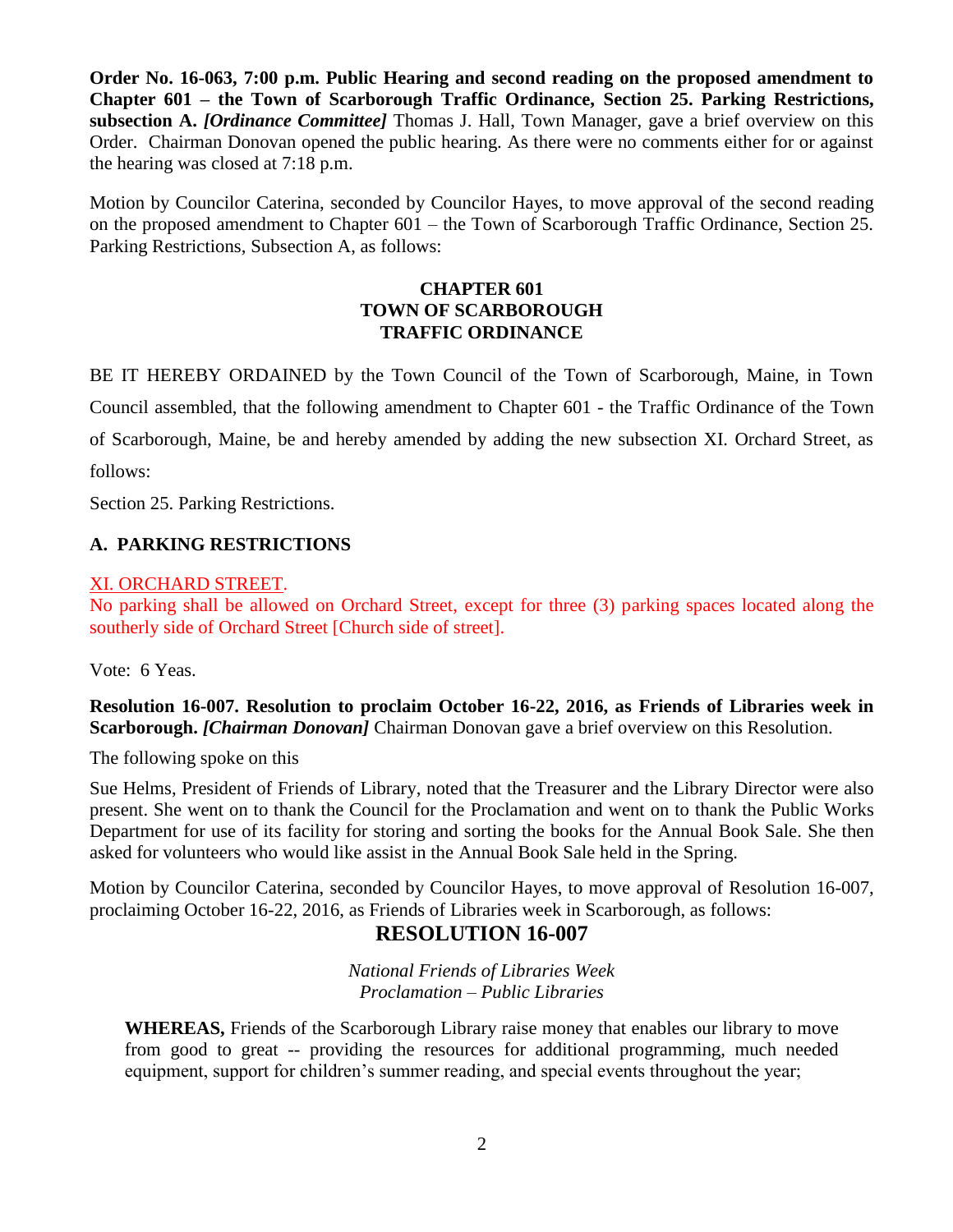**WHEREAS,** the work of the Friends highlights on an on-going basis the fact that our library is the cornerstone of the community providing opportunities for all to engage in the joy of lifelong learning and connect with the thoughts and ideas of others from ages past to the present;

**WHEREAS,** the Friends understand the critical importance of well-funded libraries and advocate to ensure that our library gets the resources it needs to provide a wide variety of services to all ages including access to print and electronic materials, along with expert assistance in research, readers' advisory, and children's services;

**WHEREAS,** the Friends' gift of their time and commitment to the library sets an example for all in how volunteerism leads to positive civic engagement and the betterment of our community;

**NOW, THEREFORE, BE IT RESOLVED** that the Scarborough Town Council proclaims October 16-22, 2016, as Friends of Libraries week in Scarborough, Maine and urges everyone to join the Friends of the Library and thank them for all they do to make our library and community so much better.

Signed and dated this  $19<sup>th</sup>$  day of October, 2016, on behalf of the Scarborough Town Council and the Town Manager of Scarborough, Maine. Signed by William Donovan, Council Chair and attested by the Town Clerk.

Vote: 6 Yeas.

### **OLD BUSINESS:**

**Order No. 16-064. Act on the request to accept the Policy Establishing a Methodology for Calculation of Projected Valuation.** *[Rules and Policies Committee]* **[Tabled from the October 5th Council Meeting]** Councilor Hayes, Chair of the Rules & Policies Committee spoke briefly on this Order and responded to questions from the Town Council.

The following spoke on this order:

 Mike Turek of Bayberry Lane asked why the Assessor couldn't do his work in February. The Town Manager stated that there are certain State requirement and that the Assessor has to have the Work done by August.

Motion by Councilor Caterina, seconded by Councilor Hayes, to move approval to accept the Policy Establishing a Methodology for Calculation of Projected Valuation.

Motion by Councilor Rowan, seconded by Councilor Caterina, to move approval to amend the main motion to include a fourth line under the definition of the formula as follows:

"The values used are the Total Property Valuation assessed for the given year."

Vote on amendment: 6 Yeas.

Main motion as amended:

# **Policy Establishing a Methodology for Calculation of Projected Valuation**

When presenting the estimated tax rate computation during the budget process, an estimated town wide valuation is to be provided for the purposes of discussing any modification to the tax rate as impacted by the proposed total net budget for the upcoming fiscal year.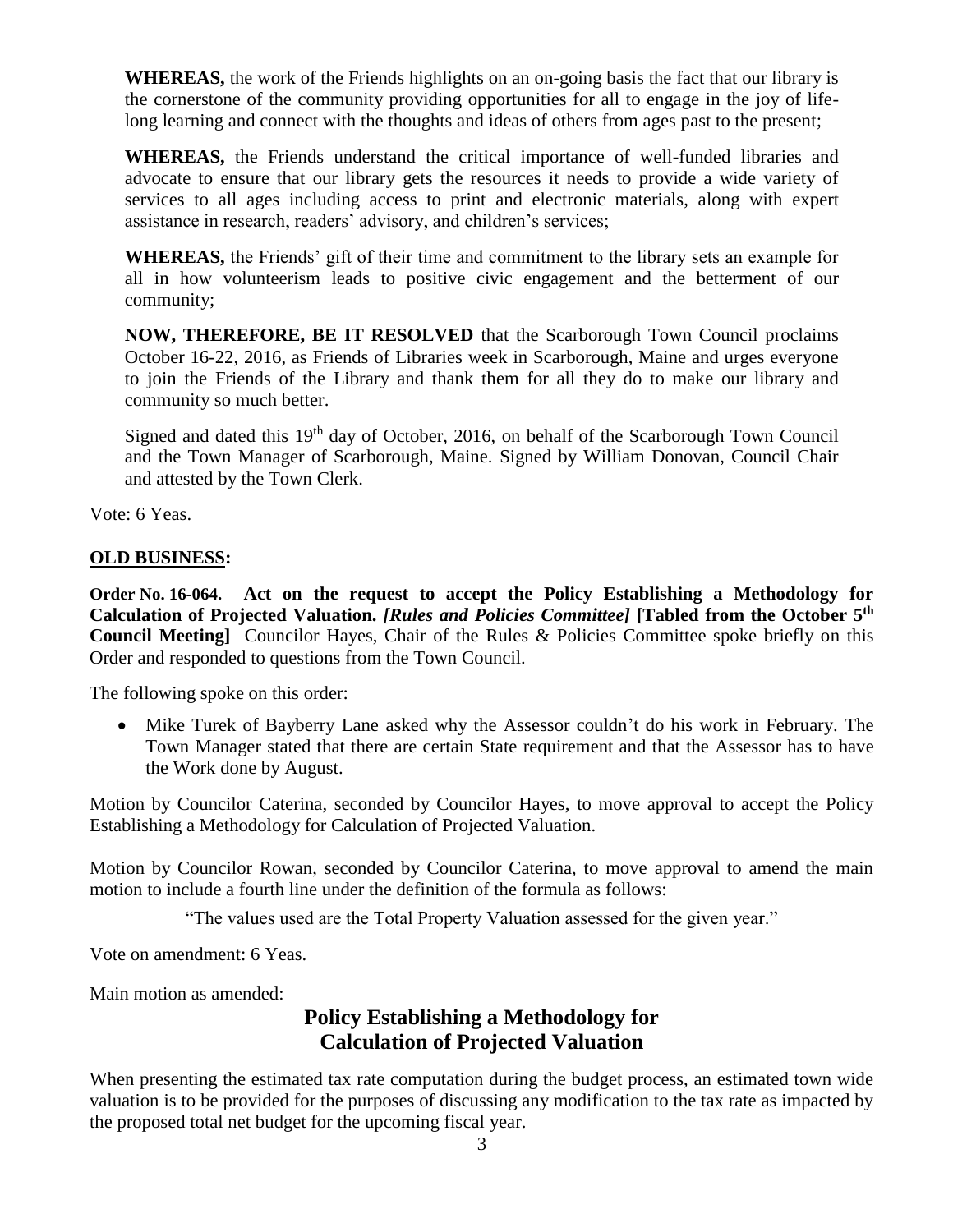For the purpose of providing an estimated valuation, an average of the past 10 years of growth shall be calculated using a compound annual growth rate formula\*. Two values for the estimated valuation shall be provided; one illustrating a pessimistic scenario, using 50% of the ten year average for the growth as previously calculated, and another representing an optimistic scenario, using 150% of the ten year average. In the event of a full town-wide revaluation it may be necessary to make appropriate adjustments to the methodology.

This policy shall in no way impinge upon the independence of the Office of the Tax Assessor.

\*CAGR =  $(EV / BV) \land (1/n) - 1$  $EV =$  Ending Value  $BV = Beginning Value$  $n =$  number of years The values used are the Total Property Valuation assessed for the given year.

Vote: 6 Yeas.

#### **NEW BUSINESS:**

**Order No. 16-067. First Reading and refer to the Planning Board for a public hearing on the proposed amendments to the Town of Scarborough Official Zoning Map to rezone property located at 79 Mussey Road from B-3 [Business] and VR-2 [Village Residential] to TVC-3 [Town and Village Center].** *[Long Range Planning Committee]* Dan Bacon, Town Planner, gave a brief overview on this Order. He then introduced Rocco Risbara of Black Point Road. Mr. Risbara then presented the information on the reason for the change in the zoning being requested and responded to questions from the Town Council.

The following spoke on this Order:

 Marjorie DeSanctis of Beech Ridge Road spoke in support of the project, but wished that one building could be for affordable housing.

Motion by Councilor Caterina, seconded by Councilor St. Clair, to move approval of the first reading and refer to the Planning Board for a public hearing on the proposed amendments to the Town of Scarborough Official Zoning Map to rezone property located at 79 Mussey Road from B-3 [Business] and VR-2 [Village Residential] to TVC-3 [Town and Village Center], to come back to the Town Council for a public hearing after the filing of the Planning Board's recommendations, as follows: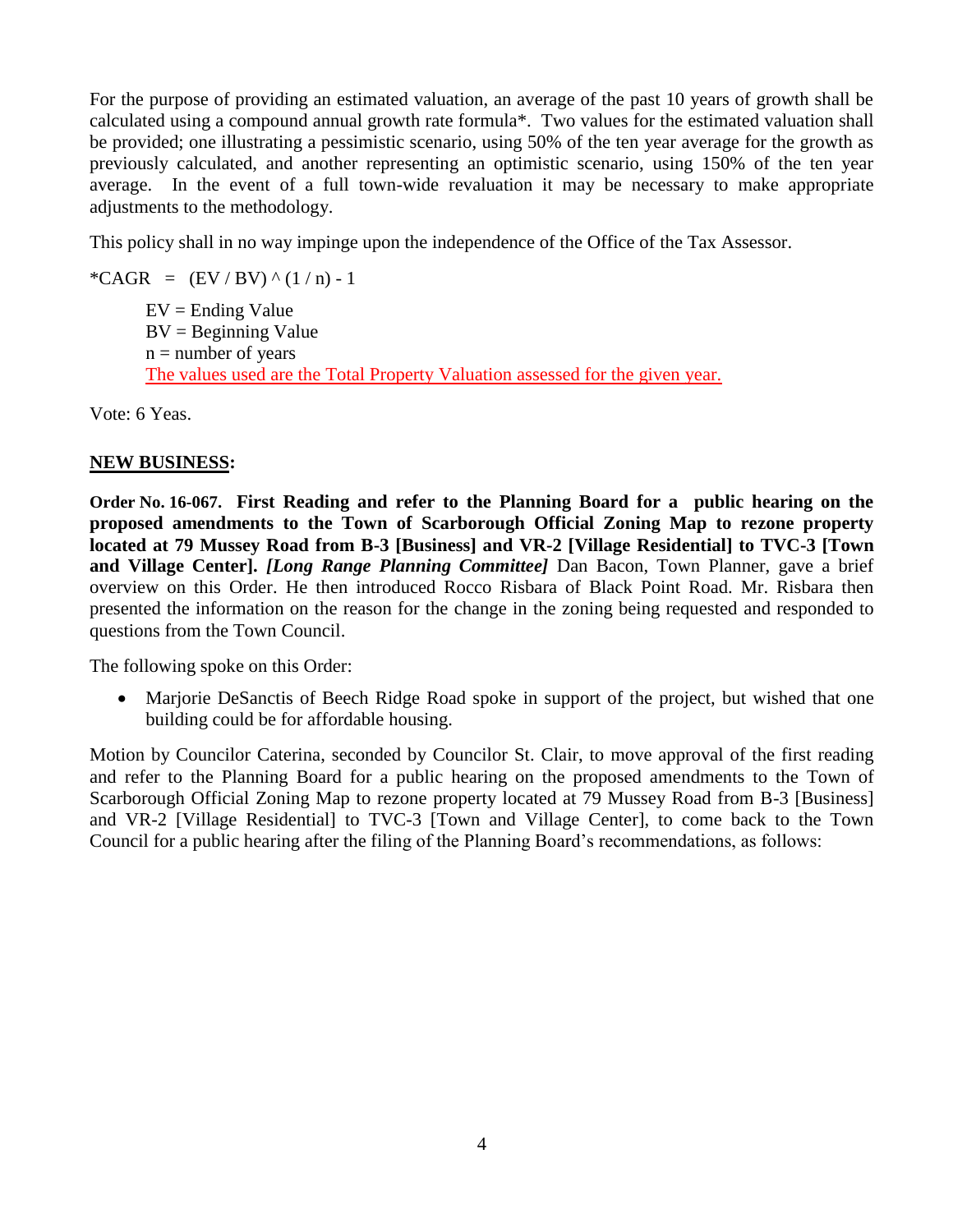

Vote: 6 Yeas.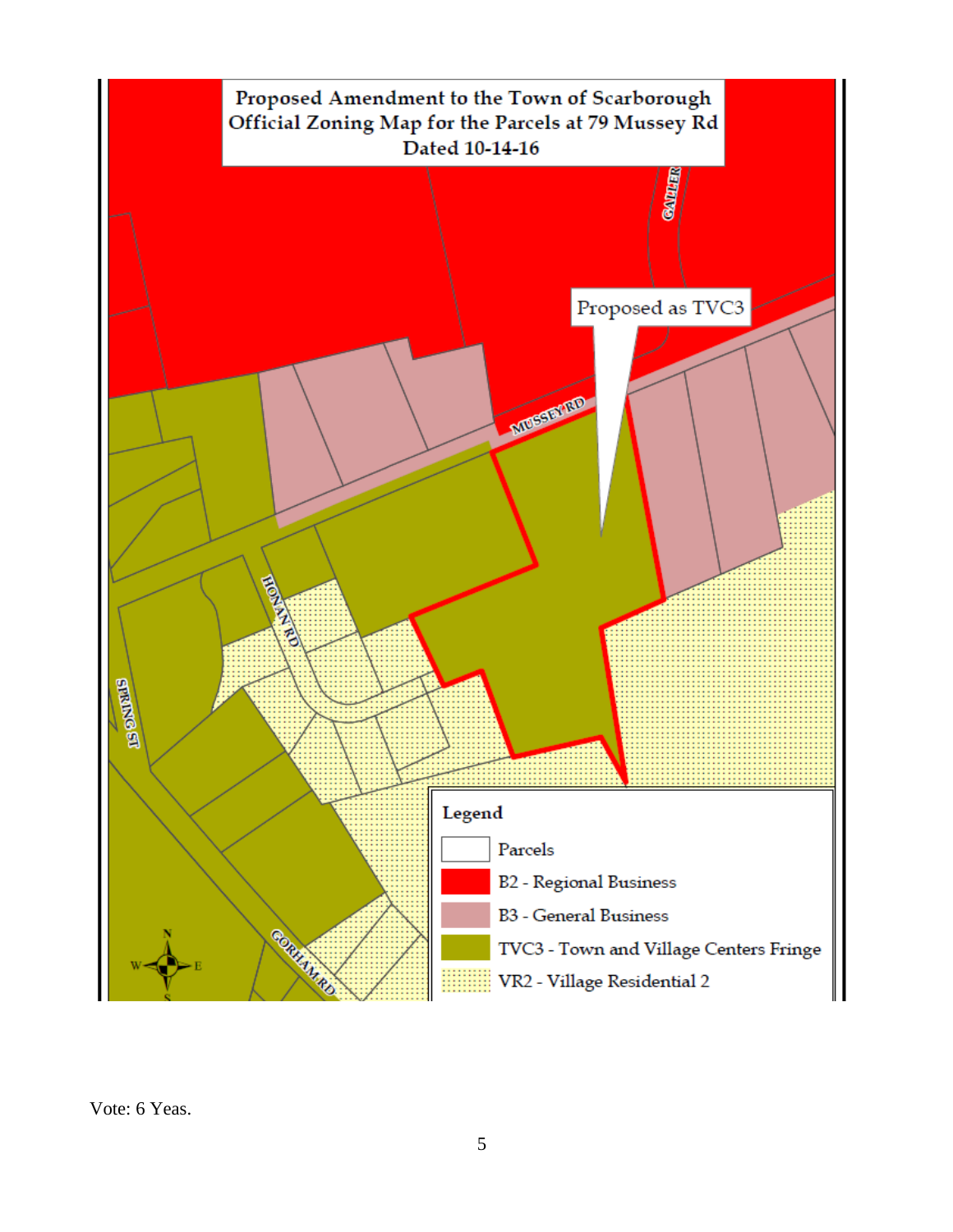**Order No. 16-068. First Reading and schedule a second reading to approve the charge for the Ad Hoc Public Safety Complex Building Committee and authorize the Town Manager to expend monies from the Public Safety Building Capital Improvement Account in an amount not to exceed \$50,000.00.** *[Town Manager]* Thomas J. Hall, Town Manager, gave a brief overview on this Order and responded to questions from the Town Council. The following spoke on this Order:

- Joan Lory of East Grand Avenue voiced her concern with the low number of members and suggested that a few more members be added, e.g. citizens.
- Larry Hartwell of Puritan Drive spoke in support of this proposal. He too spoke on the makeup of the members and spoke of increasing the membership.
- Mike Turek of Bayberry Lane also spoke on this item and suggested the Council listen to the Superintendent at the School Board meeting as there might be something the School Department has planned for future buildings.

Motion by Councilor St Clair, seconded by Councilor Caterina, to move approval of the first reading to approve the charge for the Ad Hoc Public Safety Complex Building Committee and authorize the Town Manager to expend monies from the Public Safety Building Capital Improvement Account in an amount not to exceed \$50,000.00.

Motion by Councilor Rowan, seconded by Councilor Caterina, to move approval to amend the main motion to increase the membership on the committee by increasing the Council member from one to two and increasing the At-Large membership from three to six.

Vote on amendment: 6 Yeas.

Main Motion as amended:

# **Ad-Hoc Public Safety Complex Building Committee**

**BE IT RESOLVED**, by the Council of the Town of Scarborough, Maine, in Town Council assembled, that,

**WHEREAS,** a new Public Safety Complex, combining Police and the central Fire Station, has been identified as the highest priority in the Long Range Facility Plan; and,

**WHEREAS,** the Town previously considered the feasibility of such a facility in 2007 and created the Public Safety Building Capital Improvement Account as a "town reserve fund for the financing of a public safety building and property and/or funding for property that would enhance existing public safety buildings", the current value of which is in excess of \$617,000; and,

**WHEREAS,** The Police and Fire Departments have historically shared an unprecedented level of collaboration and this cooperation can be strengthened and encouraged through the construction of a modern combined Public Safety Building; and,

**WHEREAS**, the existing facility continues to fail to meet the needs of Police and Fire and the operational and maintenance costs continue to increase; and,

**WHEREAS,** in an effort to advance this important project , the Town Council wishes to draw upon the resources of the community and qualified consultants to prepare a plan with sufficient detail to seek voter approval.

**NOW, THEREFORE, BE IT RESOLVED,** by the Scarborough Town Council in Town Council assembled, that there is hereby an Ad Hoc Public Safety Complex Building Committee created, and the membership, terms, offices and duties shall be as follows: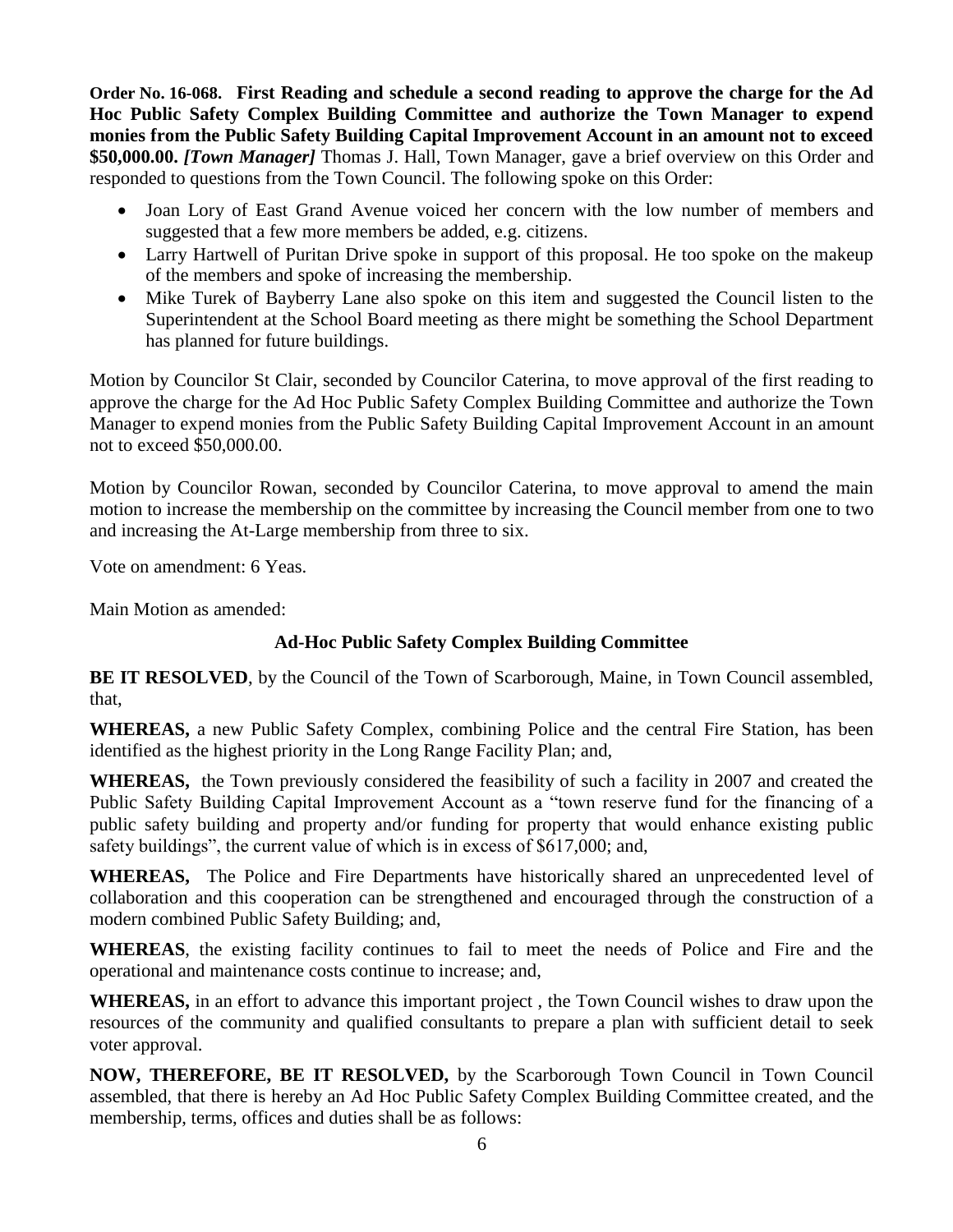- 1. **Purpose.** The purpose of the Building Committee is to work with staff and qualified consultants in an effort to advise the Town Manager and Town Council on the preferred site, design and probable cost estimates for a new combined Police and Fire Public Safety Building. Such recommendations shall be sufficient to serve the purpose of preparing to seek voter approval for the facility. The following is a general overview of the discussion points, expectations and deliverables the Committee should consider in arriving at its recommendations:
	- **Review of Prior Work**-The Committee shall familiarize itself with the prior work accomplished for the project. In particular, the Committee should review the Feasibility Study prepared by Gawron Turgeon Architects in 2007/2008.
	- **Deliverables-** The Committees work and final recommendations should include the following elements:
		- 1. **Site Selection-** The Committee shall conduct a complete site selection process that considers all reasonable options for locating the facility, including public and private property;
		- 2. **Space Needs Analysis** A complete evaluation of space needs for Police and Fire that considers existing needs as well as some accommodation for future growth;
		- 3. **Schematic Design** Prepare a conceptual design, including lot layout and building elevations, that will provide sufficient detail to describe the facility;
		- 4. **Probable Cost Statement** Prepare a probable cost estimate of the proposed facility with sufficient detail to forward to the voters for consideration.
	- **Consideration of Other Town Facility Needs -** Review the Long Range Facility Plan to determine if other identified Town needs may be able to addressed in the facility. Combined use is encouraged to maximize value and overall cost savings.
	- **Energy Efficiency-Life-Cycle Costs Considered** Evaluate the expected lifecycle costs of proposed systems and consider energy efficiency with an evaluation of return on investment.
	- **Public Involvement** The Committee shall incorporate public input into the process, which will culminate in a public presentation of its findings and recommendations to the Town Council.
	- **Best Practices** Research and review other similar projects to determine best practices that may be incorporated into the project. Tours of similar facilities is encouraged.

The Committee's powers and duties shall not exceed those prescribed, herein or otherwise restricted by Town Council Rules, Policies and Charter.

2. **Membership**. The membership intends to provide fair representation of key stakeholders and unique expertise in the construction or development field. The Committee shall be limited to Scarborough residents and comprised of seven  $(7)$  eleven  $(11)$  members as follows:

> Fire Chief Mike Thurlow (or designee) Police Chief Robbie Moulton (or designee) One (1) Two (2) Members of the Town Council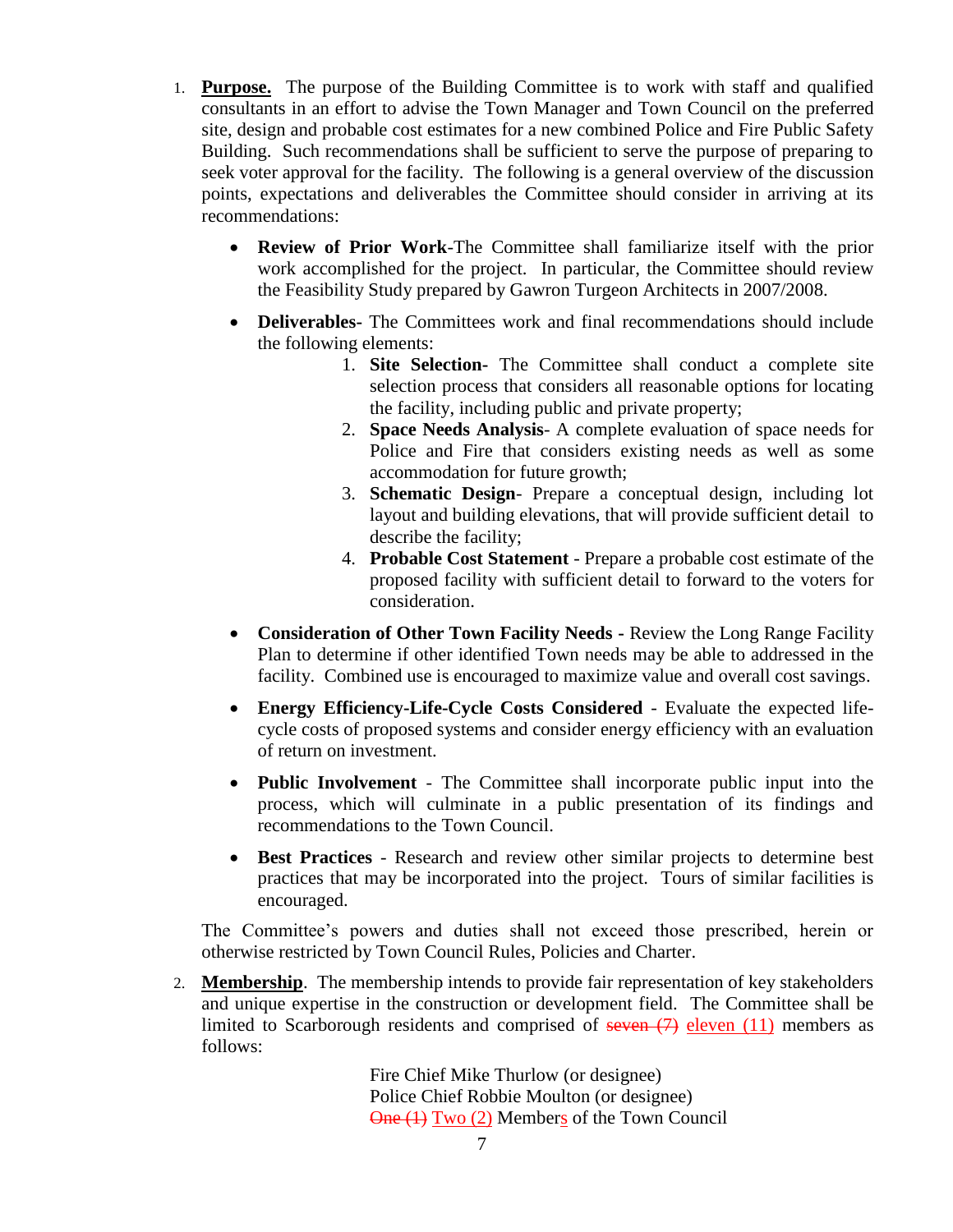### Three (3) Six (6) Residents- at –Large: Bruce Bell Construction Expert: Rocco Risbara

- 3. Although official membership is limited to seven  $(7)$  eleven  $(11)$ . members, the Committee is encouraged to draw upon other resources and invite other key stakeholders to participate in their proceeding as they feel appropriate.
- 4. **Timeframe.** The Committee shall recommend and report, including the deliverables noted above, to the Town Council by August 2017, at which time the Committee shall cease to exist unless otherwise extended by the Town Council.
- 5. **Staff Resources Available.** The Town Manager will serve as support to this Committee and all Town Departments will be made available as may be necessary for the Committee to complete its task. In particular, it is expected that the Committee will involve the Town Engineer, Planning Director and the Sustainability Coordinate to supplement their efforts.
- 6. **Financial Support** It is understood that the Committee will require the services of qualified design professionals to conduct its work. As an initial authorization, the Town Council hereby authorizes an amount not to exceed \$50,000 from the Public Safety Building Capital Improvement Account to engage competent consulting professionals. These monies will be under the control of the Town Manager who will be responsible for consultant selection and payment for services rendered. The Committee may request additional funds as may be necessary to complete the project.
- 7. **Vacancies and Removal**. Any vacancies shall be filled by the Town Council. The Town Council may remove any member of the Committee by vote of a majority of its members for misconduct or non-performance of duty.
- 8. **Officers.** The Committee shall elect a Chair and Recording Secretary from among its members. The Chair shall be counted to determine a quorum and shall have the same rights as other members of the Committee, including the right to vote**.**
- 9. **Quorum and Voting.** A quorum shall consist of four (4) members. The concurrence of a majority of the members present and voting shall be necessary to decide any question before the Committee.
- 10. **Meeting and Records.** The Committee shall meet often enough to complete its responsibilities within the deadline set and shall strive to meet weekly on a date and time specified by a vote of the majority of the Committee at its first organization meeting. Other meetings may be called by the Chair, provided that the Chair shall call a meeting of the Committee upon the request of at least three (3) members. The Committee shall keep minutes of its meetings and submit them to the Town Clerk's Office.

Vote: 6 Yeas.

**Item 8. Non Action Items.** None at this time.

### **Item 9. Standing and Special Committee Reports and Liaison Reports.**

- Councilor Rowan gave an update on the Historic Implementation Committee
- Councilor Caterina gave updates on the Long Range Planning Committee and the Conservation Commission.
- Councilor St. Clair gave an update on the Appointments Committee adding that the following names be posted: